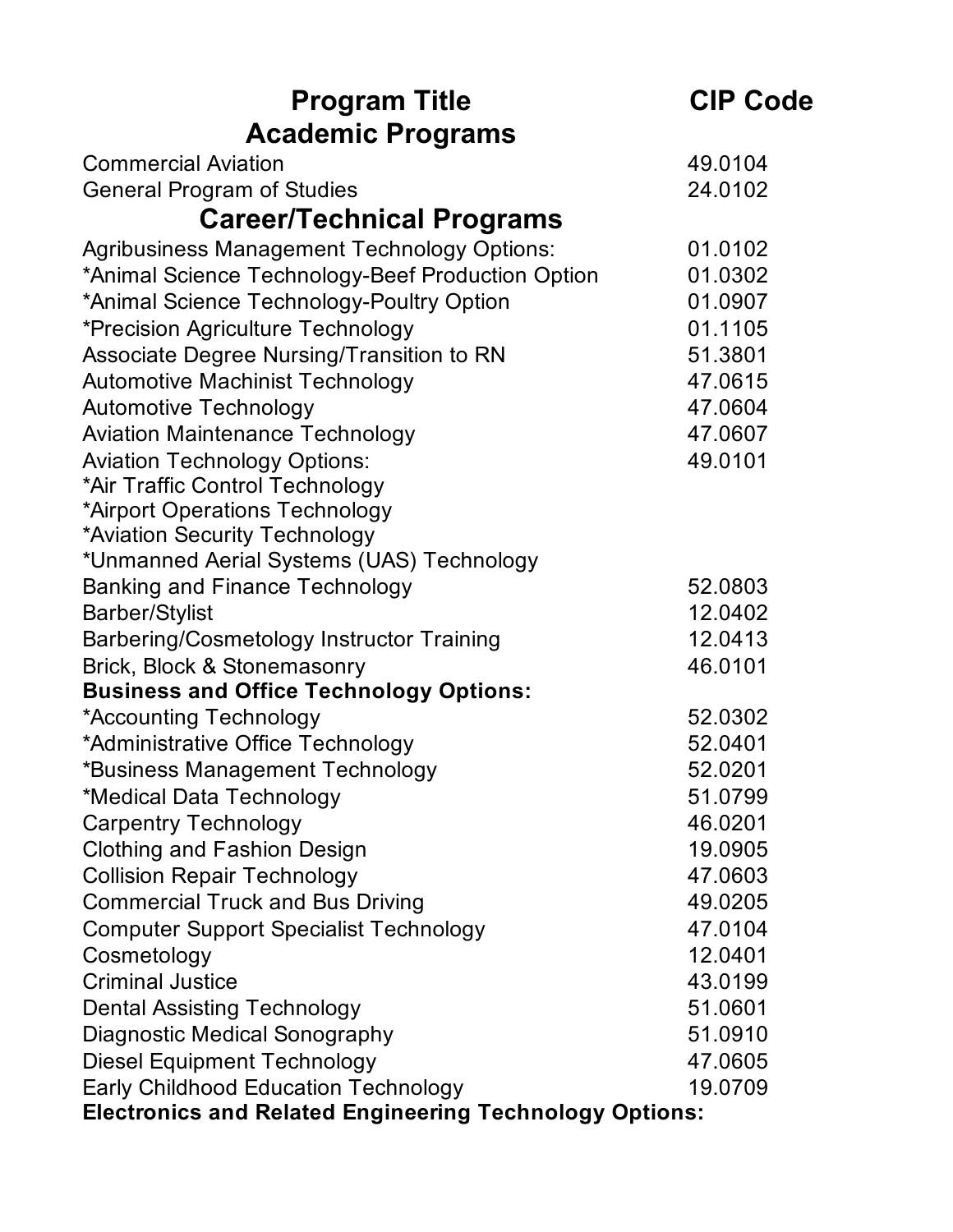| *Biomedical Equipment Repair Technology                       | 47.0101 |
|---------------------------------------------------------------|---------|
| *Electronics Technology                                       | 15.0303 |
| <i>*Telecommunications Technology</i>                         | 15.0305 |
| <b>Electrical Technology</b>                                  | 46.0302 |
| <b>Emergency Medical Sciences - Paramedic</b>                 | 51.0904 |
| Engineering, Drafting, and Design Technology                  | 15.1301 |
| <b>Entertainment Media Technology Options:</b>                |         |
| *Animation and Simulation Design Technology                   | 50.0411 |
| *Entertainment Industry Mechanics                             | 50.1099 |
| *Film and Video Technology                                    | 10.0201 |
| <b>Graphic Design Technology</b>                              | 50.0409 |
| <b>Health Care Assistant</b>                                  | 51.3902 |
| Health Information Technology (Medical Records)               | 51.0707 |
| Heating, Ventilation, AC & Refrigeration Tech                 | 47.0201 |
| <b>Hospitality and Tourism Management Technology Options:</b> |         |
| *Culinary Arts Technology                                     | 12.0500 |
| *Hotel and Restaurant Management Technology                   | 52.0901 |
| *Travel and Tourism Management Technology                     | 52.0903 |
| <b>Industrial Maintenance Technology Options:</b>             |         |
| *Electro-Mechanical Technology                                | 15.0499 |
| *Industrial Mechanics and Maintenance Technology              | 47.0303 |
| <b>Information Systems Technology Options:</b>                |         |
| *Computer Networking Technology                               | 11.0901 |
| *Computer Programming Technology                              | 11.0201 |
| <i>*Cyber Security Technology</i>                             | 11.1003 |
| *Software Engineering Technology                              | 11.0202 |
| <b>Interpreter Training Technology</b>                        | 16.1603 |
| Logistics Technology (Transportation)                         | 52.0203 |
| <b>Marketing Management Technology Options:</b>               |         |
| *General Marketing Management Technology                      | 52.1401 |
| *Real Estate Technology                                       | 52.1501 |
| <b>Meat Merchandising</b>                                     | 12.0506 |
| <b>Medical Laboratory Technology</b>                          | 51.1004 |
| <b>Paralegal Technology</b>                                   | 22.0302 |
| <b>Physical Therapist Assistant</b>                           | 51.0806 |
| <b>Plumbing and Construction Technology</b>                   | 46.0503 |
| <b>Practical Nursing</b>                                      | 51.3901 |
| <b>Precision Manufacturing and Engineering Technology</b>     | 48.0501 |
| Radio & Television Production & Broadcasting Technology       | 10.0202 |
| Radiologic Technology (Radiography)                           | 51.0911 |